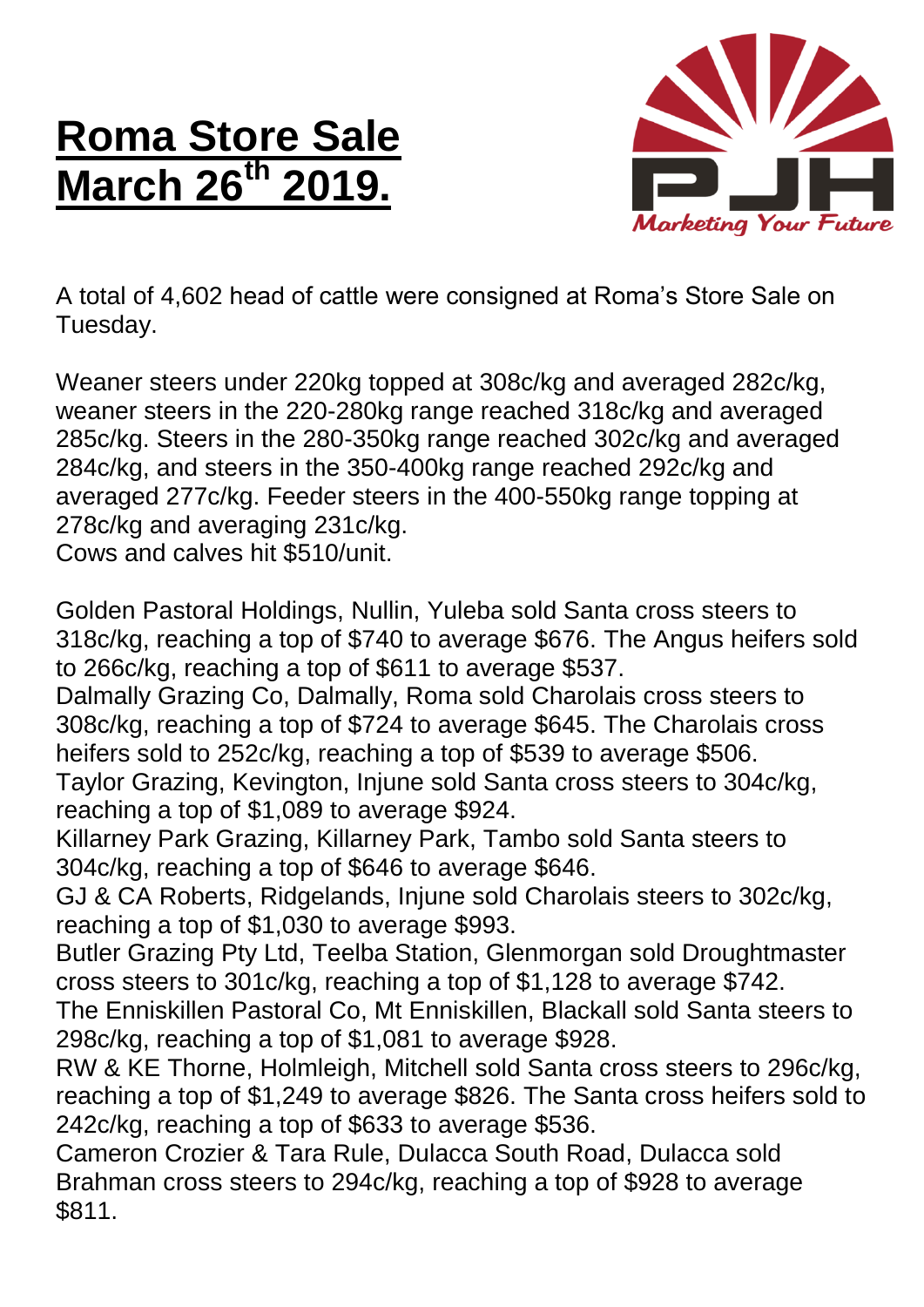R & K Crozier, Dulacca South Road, Dulacca sold Droughtmaster cross steers to 290c/kg, reaching a top of \$1,071 to average \$729. Luckona Holdings Pty Ltd, Luckona Downs, Wallumbilla sold Hereford cross steers to 289c/kg, reaching a top of \$1,000 to average \$881. Gwenbrook Farms Pastoral Co, Gwenbrook, Roma sold Santa cross steers to 279c/kg, reaching a top of \$1,205 to average \$1,071. Strathleigh Farming Co, Strathleigh, St George sold Belmont Red steers to 276c/kg, reaching a top of \$887 to average \$838. Brett & Sandy Southern, Gladfield, Mitchell sold Angus cross steers to 272c/kg, reaching a top of \$786 to average \$786.

Heifers under 220kg topped at 262c/kg and averaged 222c/kg, while heifers in the 220 – 280kg range topped at 266c/kg and averaged 215c/kg. Heifers in the 280-350kg range topped at 240c/kg, averaging 213c/kg. Heifers in the 350-450kg range topped at 265c/kg, averaging 241c/kg.

W & K Brown sold Angus cross heifers to 262c/kg, reaching a top of \$548 to average \$520.

Wellesley Pastoral Co, Wellesley, Surat sold Euro cross heifers to 260c/kg, reaching a top of \$649 to average \$517.

Gary & Kerry Ladbrook, Bulah, Yuleba sold Brangus cross heifers to 232c/kg, reaching a top of \$731 to average \$560.

Cows in the 300-400kg range reached 235c/kg and averaged 150c/kg, while cows in the 400kg-500kg range reached 220c/kg and averaged 175c/kg. Cows over 500kg topped at 223c/kg, averaging 195c/kg.

## *PJH sell 2 nd position next week.*

*Please be aware that all cattle being sold must be accompanied by aNational Cattle Health Declaration as well as NVD*